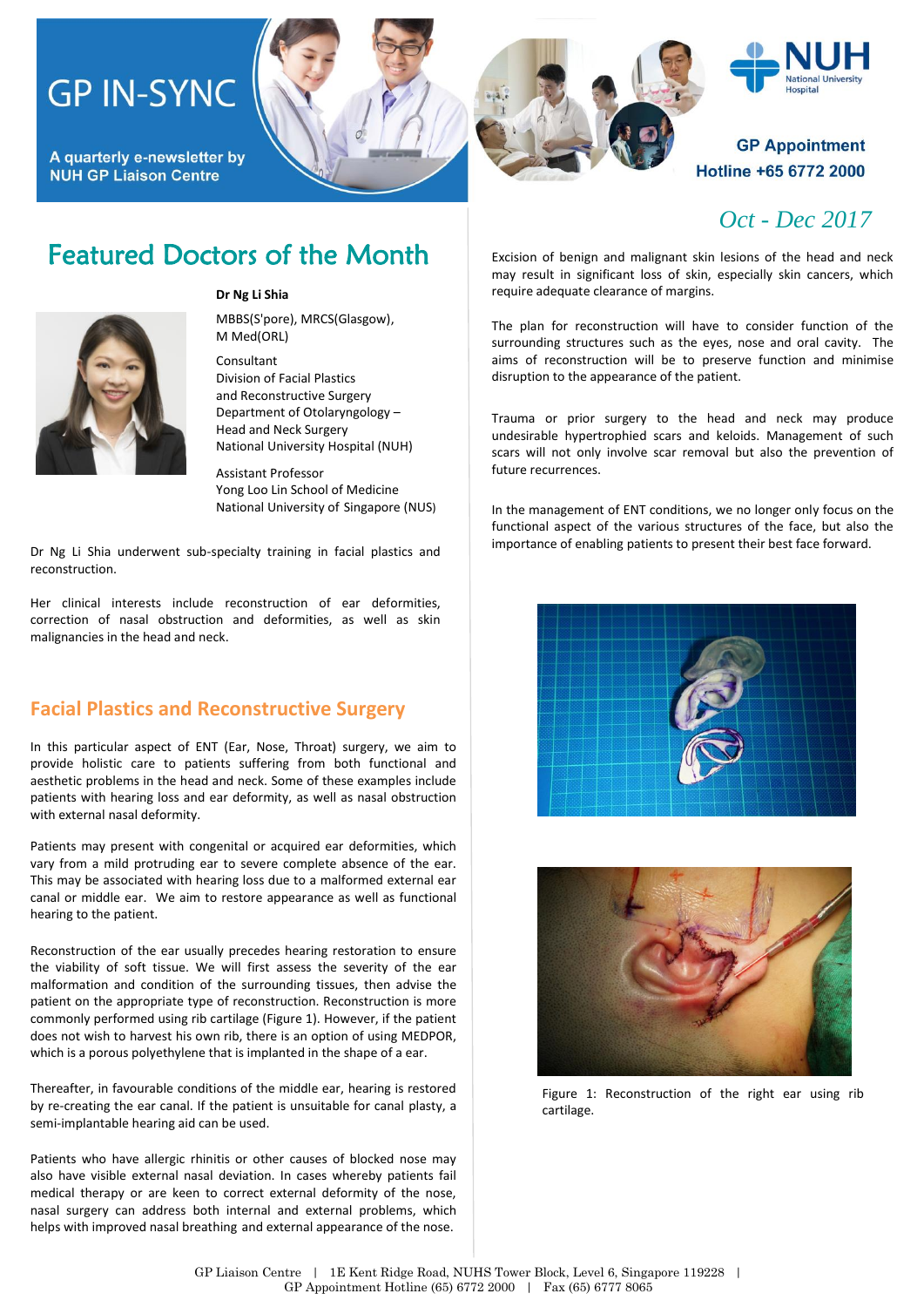



**Dr Lim Chwee Ming**

MBBS(S'pore), MRCS(Edin), M Med (ORL)

Senior Consultant Department of Otolaryngology – Head and Neck Surgery, National University Hospital (NUH)

Division of Surgical Oncology (Head and Neck Surgery) National University Cancer Institute Singapore(NCIS)

Assistant Professor Yong Loo Lin School of Medicine National University of Singapore (NUS)

Dr Lim did a two-year Head and Neck Oncologic Fellowship at the University of Pittsburgh Medical Centre. During his time there, he conducted translational bench work research in immunotherapy in head and neck cancer, focusing of immunological mechanisms in monoclonal antibody based therapy in cancer and identifying novel immune modifiers in cancer therapy. In his clinical training, he was trained in transoral robotic surgery (TORS), minimally invasive video assisted thyroidectomy (MIVAT) and minimally invasive approaches in head and neck surgery, in addition to the major head and neck resections.

Dr Lim Chwee Ming's clinical expertise spans across robotic assisted head and neck surgery, thyroidectomy, head and neck surgery, MIVAT, cancer immunotherapy and therapy, across the following clinical conditions/procedures:

- Head and Neck cancer nasopharyngeal cancer oropharyngeal cancer, head and neck squamous cell cancer, thyroid cancer/nodules, salivary gland cancers
- Transoral robotic surgery (TORS) for oropharyngeal cancer
- Robotic assisted thyroidectomy, neck dissection and parapharyngeal space tumours
- Transoral laser microsurgery for early laryngeal cancers

#### **Cancer Immunotherapy**

Harnessing the immune cells against virally driven cancer like nasopharyngeal cancer (NPC) is feasible given the expression of viral oncoproteins which are potential targets for immunotherapy. In this regard, NCIS has opened several trials using autologous expanded natural killer cells (pioneered by Prof Dario Campana's group at NUS). In NPC, we have established a protocol using autologous natural killer cells with cetuximab (a monoclonal antibody targeting the epidermal growth factor receptor) in patients with refractory NPC. (clinical trial NCT02507154).

# Clinical Highlights

### **Robotic assisted head and neck surgery**

Robotic assisted surgery has established itself as an accepted approach in many surgical specialty, including head and neck surgery. The advantages of using the robotic system include its enhanced magnification, 3 dimensional optics as well as increased degree of movements with the "wristed" robotic arms which have allowed surgeons to navigate and resect tumour in "tight-cavities" such as the pelvis and oropharynx/larynx in head and neck region.

# **GP Liaison Centre (GPLC)**

GP Appointment Hotline: +65 6772 2000

Visit us at [http://www.nuh.com.sg/nuh\\_gplc/](http://www.nuh.com.sg/nuh_gplc/)

Furthermore, with the aid of robotic system, remote access surgery is made possible since the robotic arms can allow the surgeon to operate from a distance. For example, performing thyroidectomy can be safely achieved through an axillary incision or facelift incision with the robotic system (Figure 1).

This article serves to highlight the indication(s) of using this novel technology in head and neck surgery and present the current and future development in robotic assisted head and neck surgery.

#### **Transoral Robotic Surgery (TORS)**

TORS is approved by the Federal Drug Authority (FDA) in the surgical management of T1-T2 oropharyngeal cancer (Figure 2). Traditionally, transoral resection of oropharyngeal tumor is challenging as the surgeon has difficulty visualising the deep aspect of the tongue base resection which precludes safe and oncologic resection. In many cases, a traditional lip-split, midline mandibulotomy approach is necessary.

With the use of TORS, oropharyngeal tumour can be effectively and safely removed and this technology is gaining widespread acceptance among head and neck surgeons . Numerous clinical studies in tertiary centres in the USA have shown favourable clinical outcome in patients<br>treated surgically using TORS. Furthermore, improved swallowing Furthermore, improved swallowing outcome is evident from these studies.

Particularly relevant is the increased prevalence of human papillomavirus (HPV) associated oropharyngeal cancer (HPV-OPC) which typically presents with a small primary tumour (T1-T2) and relatively larger nodal metastasis. This has clinical implications as the robotic system can be used to resect these small tumours transorally without the conventional open approaches. In the USA, the prevalence of HPV-OPC has reached epidemic proportions with nearly 90% of all OPC being HPV positive. Locally, our NUH data has shown a prevalence of approximately 42% of HPV-OPC.

Beside oncologic head and neck surgery, tongue base reduction surgery for obstructive sleep apnea (OSA) can been safely performed on OSA patients with tongue base obstruction. Prior to the advent of robotic system, there are a myriad of tongue base procedures for OSA with mixed results. Using the robotic system, a more précise reduction of the tongue base can be achieved to increase the airway without compromising on swallowing function. A recent published study showed that TORS for OSA has improved clinical outcome compared to radiofrequency procedures on the tongue base area. However, the longterm result of TORS tongue base reduction is still unknown and we are eagerly waiting for more data on this aspect.

#### **Remote access surgery**

Thyroidectomy is a common head and neck surgery for management of both benign and malignant thyroid nodules. The standard midline neck crease incision is gradually frowned upon by patients who are concerned about the visibly midline neck scar.

With this concern in mind, head and neck surgeons have started performing thyroidectomy from a remote access area (eg axilla or hairline). The initial experience with endoscopic assisted thyroidectomy via an axillary approach was first popularised by the Koreans. With the robotic system, surgeons are increasingly utilising robotic assisted thyroidectomy via the axillary or modified facelift approach, given the excellent magnified visualisation of the surgical field (Figure 3).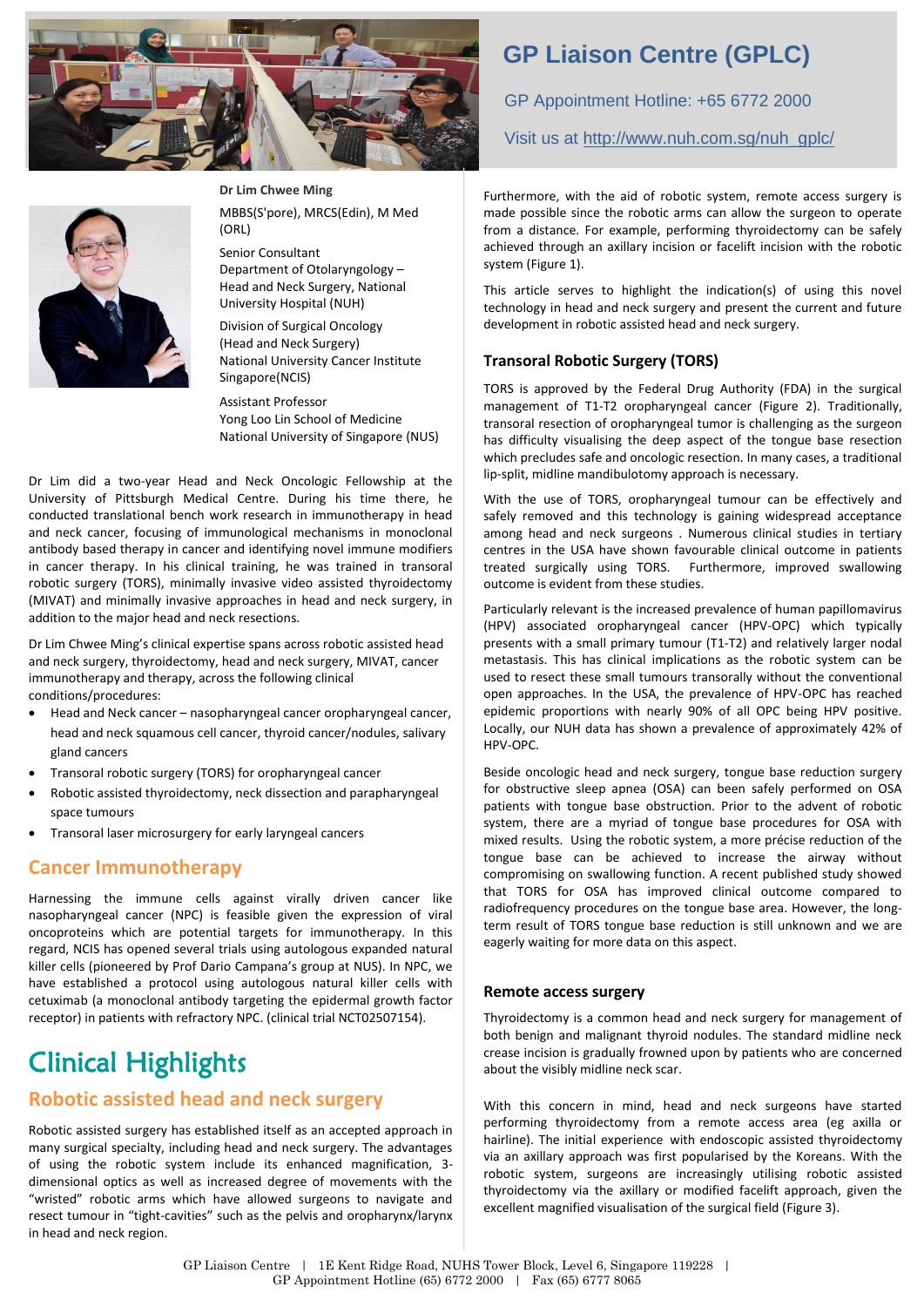

Outcome data from Korea has shown that this approach is associated with equivalent results with respect to complication rate and oncologic resection (depicted by the post-operative radio-iodine scan) compared to the standard midline neck approach.

#### **Training for robotic head and neck surgery**

With the increasingly use of robotic head and neck surgery, there needs to be a re-look in surgical training for residents and head and neck surgeons wanting to adopt this new technology.

First, the anatomy of the relevant area needs to be re-learned. The traditional "lateral to medial" anatomy needs to be relooked from a"medial to lateral" perspective. The transoral anatomy is important to understand the 3-dimensional perspective for oncologic resection and to identify landmarks necessary to prevent inadvertent neurovascular injury.

Second, the training of using of the robot needs to be systematically addressed. Currently, there are dry-lab training available for surgeons to be acquainted with the function of the robotic system. Further training is also available in the form of didactic lectures and live dissection using animal model or cadaveric dissection. Proctorship is also available to allow adequate clinical experience to be attained with supervision from more experienced head and neck surgeons.

#### **Future directions**

The future of robotic assisted head and neck surgery looks promising as more research, both clinical and preclinical, are embarked to expand its clinical indications as well as to further develop a more versatile robotic system.

Robotic neck dissection is currently performed and initial clinical experience has demonstrated good safety and oncologic outcome. Moreover, robotic-assisted nasopharyngectomy is being performed in some centres with positive early experience.

With evolution of surgical technology, there is also intense research to design smaller robotic system to allow an even more flexible system to be employed in "tight- cavity" such as the oropharynx/larynx. Additional haptic (tactile) feedback system is also being actively explored by biomedical engineers to allow real-time tactile feedback currently not available with the present robotic system.



 Figure 1 : Modified facelift approach (Hairline) in robotic thyroidectomy

### **GP Liaison Centre (GPLC)**

GP Appointment Hotline: +65 6772 2000 Visit us at [http://www.nuh.com.sg/nuh\\_gplc/](http://www.nuh.com.sg/nuh_gplc/)



Figure 2: Transoral robotic surgery (TORS) using the Da Vinci robot



Figure 3: Excellent visualisation of thyroid gland seen during robotic assisted thyroidectomy

### **Raman spectroscopy for improving diagnosis and detection of nasopharyngeal cancer**

Raman Spectroscopy (RS) is an optical analytic technique which uses the principle of inelastic scattering of light that allows characterisation of biochemical molecules such as proteins, lipids and amino acids in the tissue. Therefore, the technology may potentially be exploited for realtime tissue analysis which is invaluable for screening and surveillance of cancer. This system has been miniaturised and developed for clinical applications by Associate Professor Huang Zhiwei from the Department of Engineering, National University of Singapore (NUS).

In the last few years, clinicians from the National University Cancer Institute, Singapore (NCIS) have investigated the utility of this system in cancer surveillance. Unsurprisingly, this system appears to bridge the gap in the surveillance of nasopharyngeal cancer (NPC), which is the most common head and neck cancer seen locally. Due to its deep anatomical location, detecting early recurrence of nasopharyngeal cancer can be challenging; and more often than not, local recurrences are detected late, precluding surgical salvage due to the close proximity of the tumour to critical neurovascular structures in the skull base.